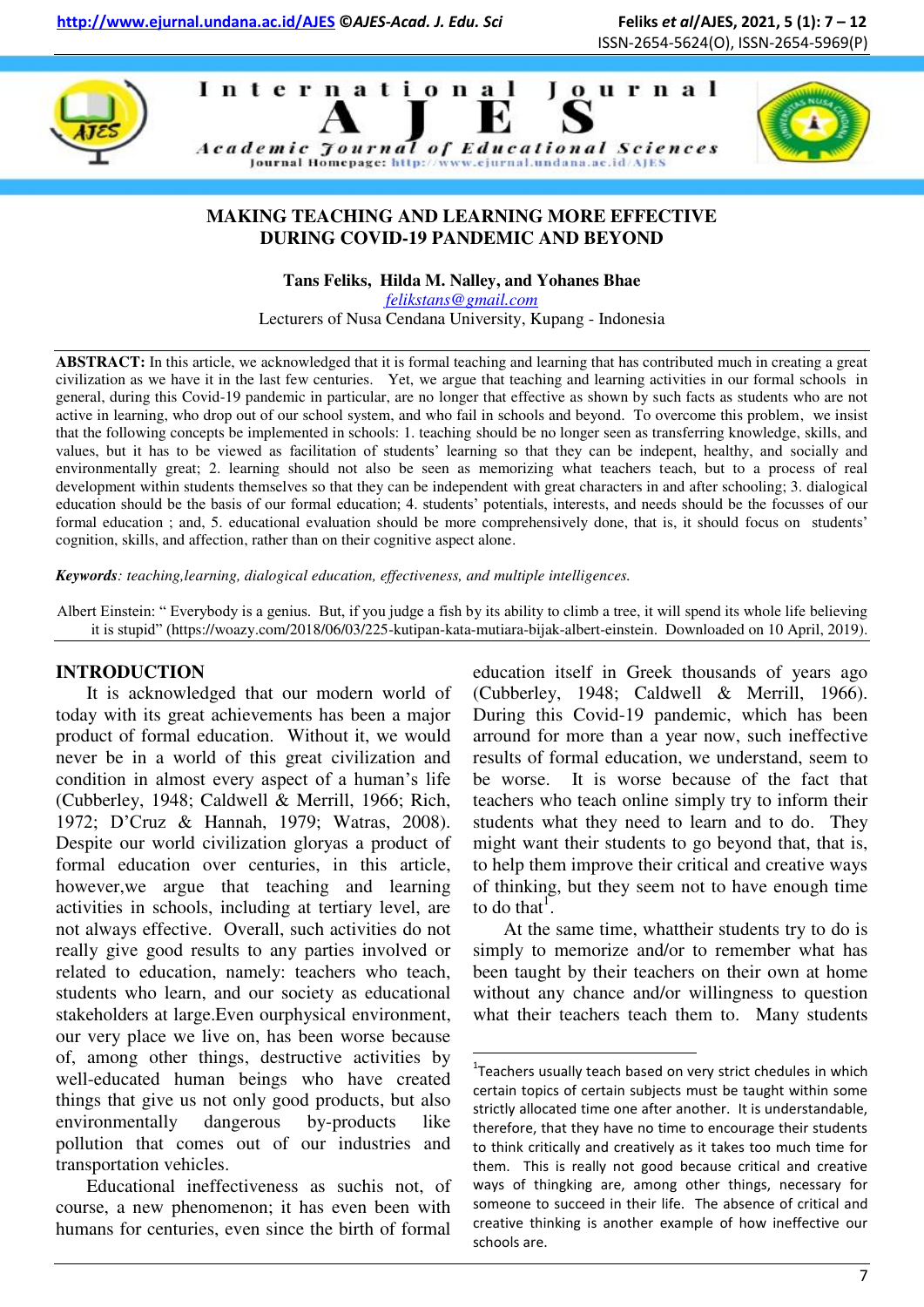even ignore altogether what is taught online becuase they think that it is irrelevant for them or they cannot afford to follow what is taught or informed becuase they have nobody else to help them in their learning from/at home. Some students are lucky enough to be with their parents and siblings as well as relatives, but in general most students have to struggle to learn by themselves<sup>2</sup> and in many cases it makes them very disappointed, discouraged, and even frustrated.

Facing such condition, our students are "forced" to drop out along their educational process. Some students even commit suicide due to online learning which makes them frustrated (see, for example, *TribunManado*.co.id.,2020). Some hold on to stay and continue their education no matter how hard it is. Yet, at the end, they end up jobless and find it hard to be independent after finishing their schooling for years and spending a lot of expenses. Many of them go to work, but they fail to do their best: they are lazy, become terrorists, and/or involve in such crimes as corruption.

In addition, our physical environment as our common home, a place in which we live in, is getting worse as a negative impact of our poor education system as openly shown by those welleducated people who have destroyed our environment by throwing rubbish everywhere, slashing and burning forests as they wish, and producing "too much greeehouse gases" that, in turn, create global warming that puts the whole makind in danger (*Kompas.com., 2019*).

This pretty bad situationof education that, in turn, has created such problems to our very existence, is made worse due to the fact that teachers have to teach subjects that their students may not need or they are not interested in or they are good at (i.e. their talents are not closely related to the sebjects their teachers teach or the subjects the students have to learn). Teachers might realize that their students are not interested in what they teach, but they have to teach those subjects because they are parts of their school curriculum designed centrally by central government.

<u>.</u>

Such a poor condition, we are afraid, could move beyond Covid-19 pandemic<sup>3</sup>. If it hapens, our schools will continue giving poor impacts to us all now and in the future. This is why it is urgent that we have to make teaching and learning in schools more effective during this Covid-19 pandemic and beyond. In other words, making formal education more effective will create better results for our students, teachers, educational stakeholders, and, by implication, our physical environment.

We argue that making formal education more effective during this Covid-19 pandemic and beyond can be done by: 1) redefining what we mean by teaching and learning; 2) implementing what Paulo Freire calls "dialogical education"; 3) teaching and learning be based on students' potentials, interest, and needs; and, 4) students' learning results be based on a more objective and comprehensive evaluation. These will be described below.

## **Redefining Teaching and Learning**

Based on the analysis of the impacts of misunderstanding teaching and learning in schools as we have described above, it is crucial for us to change our view of both teaching and learning, that is, to redifine both terms. We insist that teaching is not a process of transferring kknowledge, skills and values from teachers to their students. It is a process of facilitating students' learning processes(Rogers, 1982; Neville, 1989; Tans, 2011). This means that teaching starts with students' learning and, therefore, teaching unites with learning and learning with teaching. Both happens simultaneously.

In that sense, when the students are learning, their teachers are totally there, that is, in their students' learning activities, to make sure thatby learning they become better day by day. That is, they move actively, with great and dynamic spirit, from being uncapable to being capable, from being poor to being good, from being good to being better, and from being better to being the best in whatever they learn that, in the end, they can be independent, i.e. doing things they want to do on their own criticaland creative ways, through trials and errors, by asking and answering their own questions, by solving problems they face, and by doing tasks they have to do because those tasks will help them later in their lives do bigger tasks of their lives better and more comprehensive. This is why in our redefinition of teaching and learning, problem-based learning and task-based learning activities are crucial. Such activities will make the students more

 $\overline{a}$ 

 $2$ During Covid-19 pandemic, such health protocols as physical distancing and social distancing are sometimes so strict that everybody has to work from home. So do teachers and students who have to teach and learn from/at home respectively. Having no contact with people from their outside family circle like their peers and teachers makes those students feel unhappy that, in turn, make them unwilling to study and/or to do their homeworks.

 $3$ We strongly believe that we can overcome this pandemic soon as many people around the world are now being vaccinated when this article is being written.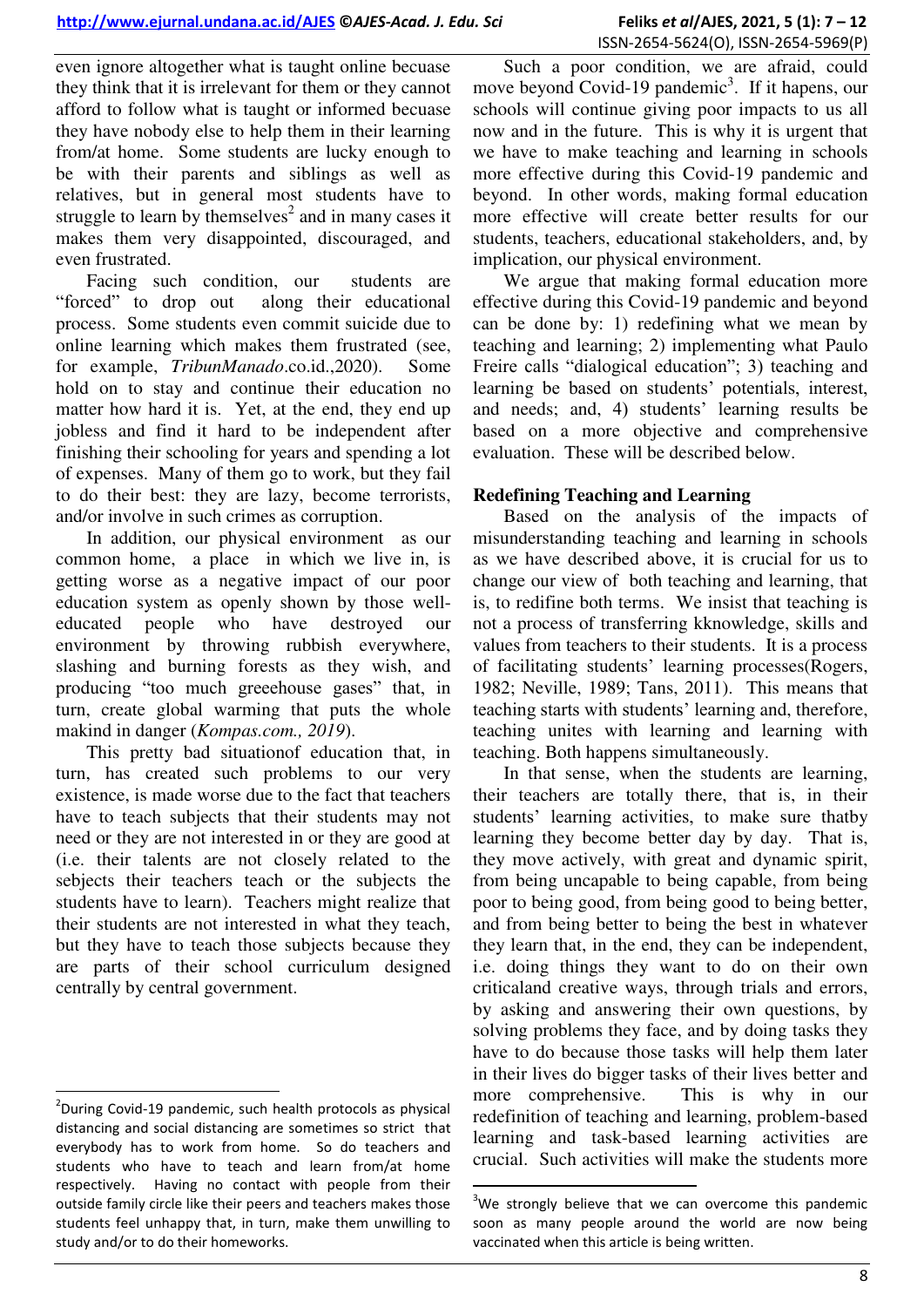mature and capable of solving their problems in their real lives and of and of doing any tasks necessary to maintain and develop themselves and people around them as well as their physical environemnt after their formal schooling.

In that sense, teaching and learning actvities involve a total self of a student, that is, his/her cognition, skills, and affective domains. It does not mean that a particular student has to be excellent in those three aspects of himself or herself. If he/she is excellent in those three aspects, that is great. That student must be a very extraordinary one. Yet, if he/she is just (very) good at one or two of those domains, that is still excellent. This means that good teachers in that renewed definition of teaching and learning still view their students as excellent, even if they are (very) poor acdemically and psychomorically, but excellently great affectively.

So, teaching has to result in students' total and all out learning for their better and brighter future and, through them, for the better and brighter future of their family, their relatives, their nation, and, even, the whole world. Yet, if they do not learn (hard) after we teach them, we fail as teachers. So, in this sense, teaching is not (just about) transferring knowledge, skills, and values from teachers to students; it is about making students' learning easier so that they successfully move forward, "poor" to being good to being better to being the best or from being unable to being able to being abler to being the ablest in terms of cognition, skills, and attitude at once or in terms of combination of both cognition and attitude or of skills and attitude or of attitude excellence alone with "poor" cognitive and psychomotoric competences. Learning, in that very notion, is no longer a chance to master what is told, but to be better by being better in things that they are interested in because they have potentials for that and, therefore, they need it for their future.

We have to stress this redefinition of teaching and learning because it seems to us that since its birth in Greek thousands of years ago (Cubberley, 1948; Rich, 1972), our formal education, in which teaching and learning activities are its major part as we know it today,has been mainly seen as an act of transfering knowledge, skills, and values from teachers to their students. In many cases, it is morally right for teachers to do so because it helps young generations preserve any knowledge, skills, and great values that they have gotten from previous generations. By preserving those kinds of knowledge, skills, and values, young generation can survive and make their lives even better. This is why teaching as a way of imparting skills, and values to students from generation to generation is

seen as a teacher's act of moral responsibility (Thorndike & Gates, 1972; Dewey, 1972).

In that context of teaching meaning, learning is viewed as students' activities to master whatever knowledge, skills, and values transfered to them by their teachers in schools and, to a certain extent, by their parents at home. Along this process of learning, memorizing is crucially important. Students who are, therefore, good at memorizing are considered smart. Its focus is onstudents' cognition alone; students' psychomotoric and affective skills are mostly abandoned. This is why students with excellent psychomotoric skills like singing, dancing, playing soccer, and painting are not included as smart people because its focus is on cognition, not on their psychomotoric or affective aspects. The results of such kind of education is not that great as stated above, but, in many cases, people take it for granted and believe that there is nothing wrong with the idea since it has helped improve global civilization as it is today.

However, a critical look at such a practice of education, i.e. seeing teaching as a means of transfering knowledge, skills, and values from teachers to their students and of learning as students' activities of mastering what is taught by their teachers, is not educationally sound. This is supported by such facts as today's poor educational outputs in terms of their character, competence (knowledge), and skills that make them unable to be truly independent in their life after their formal schooling. Data per Ausgust 2020 released by Indonesian Statistic Office show that in Indonesia alone, there are 9,77 million people who are unemployed. This also happens in ASEAN; its unemployment rate has increased in the last few years (*Kompas Newspaper,* 10 Maret, 2021, p. 4).

Many people see this as a direct impact of Covid-19 pandemic, which is true, but if they were good at critical and creative thinking, they would have been able to overcome any problems they face in their life, including the problems caused by Covid-19 pandemic. In other words, although Covid-19 pandemic should also be blamed for such a large number of unemployed people in Indonesia and around the world, teaching and learning activites in schoolscould also be blamed since teachers and students have misunderstood what is meant by teaching and learning and that is why they fail.

Misunderstanding as, we believe, has created poor results of education. We have observed that it is even worse during this era of Covid-19 pandemic. It is so worse that some students even killed themselves because they have been disappointed by their teachers who fail to understand that both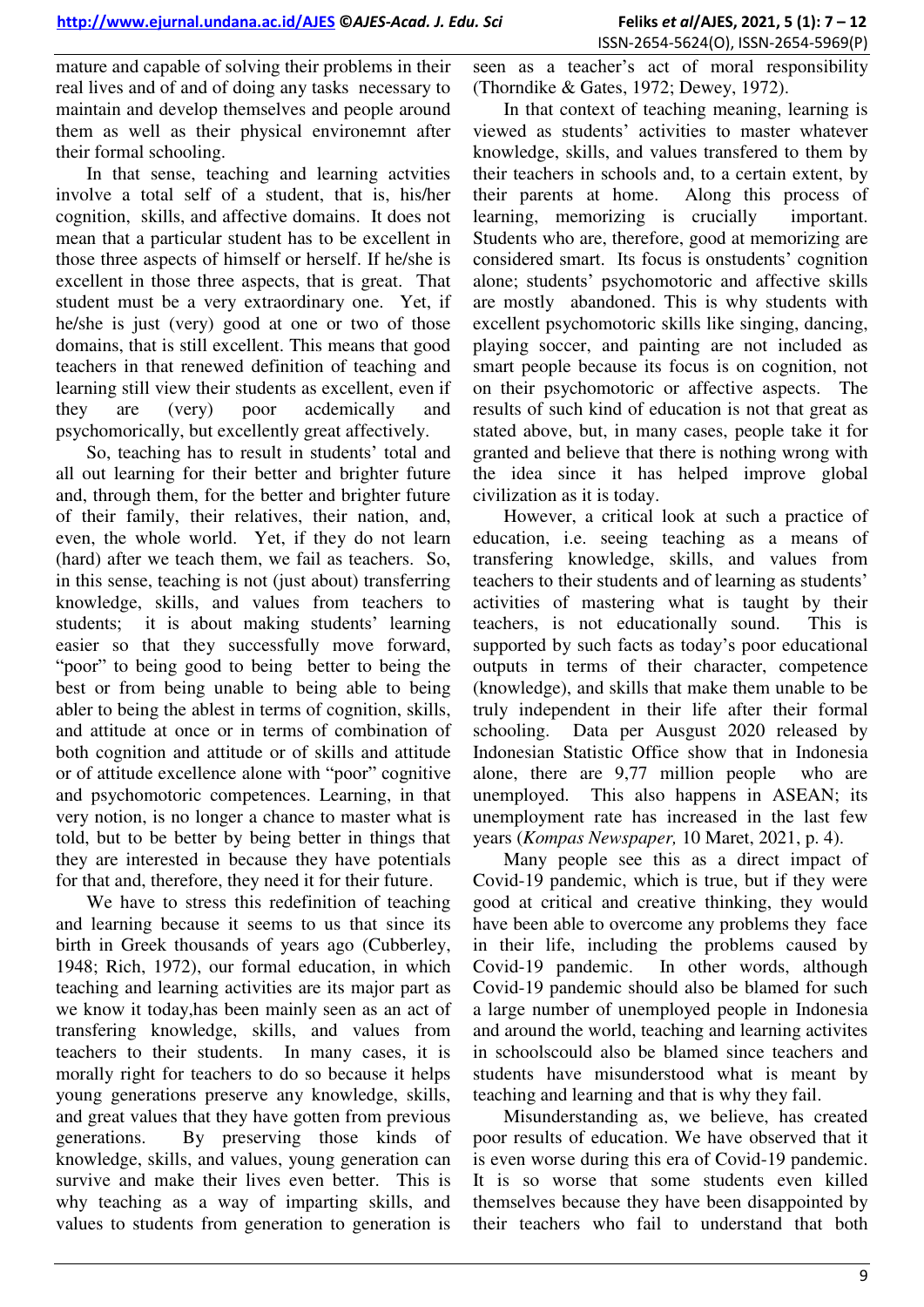teaching and learning have to be a lot of fun for students. It is, therefore, logical that we have to make our formal education right by, among other things, redefining teaching and learning as we have proposed here.

### **Implementing Dialogical Education**

In addition to redefining teaching and learning, we also argue that making teaching and learning more effective can be done by implementing dialogical education. It is an idea proposed by Paulo Freire (1972a/b/1976). He believes that true dialogues between teachers and their students can make teaching and learning more effective. In such dialogues, he argues, teachers would find out their students' concerns and what they want in their lives. In other words, it is through those sincere and genuine dialogues with their students, teachers can find out what their students' problems are, how they could solve the problems, and what their dream of for their future is, which is usually based on their students' potentials. Those dialogues can also show their teachers reasons for wanting something and their planned ways to get what they want which, among other things, need such qualities as hard work, good discipline, and strong determination as well as believing in themselves that they can make their dream come true if it is related to their potentials and if they have such characters in their life to achieve it.

Based on their understanding of their students, according to Freire, teachers can then tell their students what they can or have to do to help them achieve what they want. In that sense, Freire adds, teachers can teach their students effectively because what teachers teach is what their students want to learn. It is understandable because our human experience shows that we usually do things that we want to. In other words, we do not do things that we do not want to do or to have.

On the other hand, what happens in our schools is the opposite of it: there is no open dialogue as suggested by Freire. It ends up, therefore, with teachers who teach some subjects that their students may not need because they have no strong talents on the subjects, they have no interest in them, and they do not need them. It is, therefore, logical to find out that they are lazy to study and tend to rebel against their teachers and parents concerning things they have to study or to do along their learning processes. When it happens, they fail. There is no doubt about it.

So, to avoid that, teachers and students should have sincere dialogues before they start their teaching and learning activities repectively. Such

dialogues, we argue, will make teaching and learning more effective because what is taugh is what students want to learn to make their life brighter in schools and beyond.

#### **Teaching and Learning Based on Students' Talents, Interests, and Needs**

It is widely known within our school communities that one of the major reasons for educational failure as stated above is this: teachers teach things that are, in many ways, irrelevant to their students' talents, interests, and learning needs. Such a failure happens because teachers teach certain subjects that are irrelevant to their students. So, what they are teaching is what Albert Einstein has reminded us in his words of wisdom that we have quoted above: teaching a fish to climb a tree that ends up making it think that it is a very incompetent animal on earth.

By undermining their students' potentials in teaching, our teachers also neglect Howard Gardner's multiple intelligenves theory (1993). The result is that they fail. Whereas Howard Gardner is his theory has stated it very clearly that each of us, including our students, have all the intelligences needed to succed in life, but some of the intelligences are not as strong as the others. So, our students' task, supervised by their techers, parents, and/or relevant parties, is to make sure that they know what their major intellidence is and just work on that to succeed in their life in schools and beyond.<sup>4</sup>

Based on the theory of Howard Gardner, educational system, therefore,may not be centralized. It shoud be decentralized because it is the teachers who are supposed to understand their students' main/major inttelligences as they live with them day by day. In line with the idea of decentarlization of education, school curriculum

.

<sup>&</sup>lt;sup>4</sup>Howard Gardner's multiple intelligences theory (1993) says that there are more or less eight different types of intelligences that a person has, namely: 1*) logical/mathematical; 2)linguistic; 3) musical; 4) spatial; 5) bodily/kinesthetic; 6) naturalist; 7) interpersonal; 8) intrapersonal. In 2011, he adds such "candidate" intteligences as spiritual intelligence, existential intelligence, and moral intelligence (M. Marenus. 2020."Gardner's Theory of Multiple Intelligences." simplypyschology.org. 09 June).* He says all such intelligences can be developed or made better. Yet, what can be developed most within a person isone or two types of intelligences which are stronger, not weaker. In other words, he argues, although all people have musical intelligence, for example, those who can make it world class are those who have very strong musical inttengence, have such characters as we have discussed above, and live in just asocially right environment like having good teachers and supporting parents.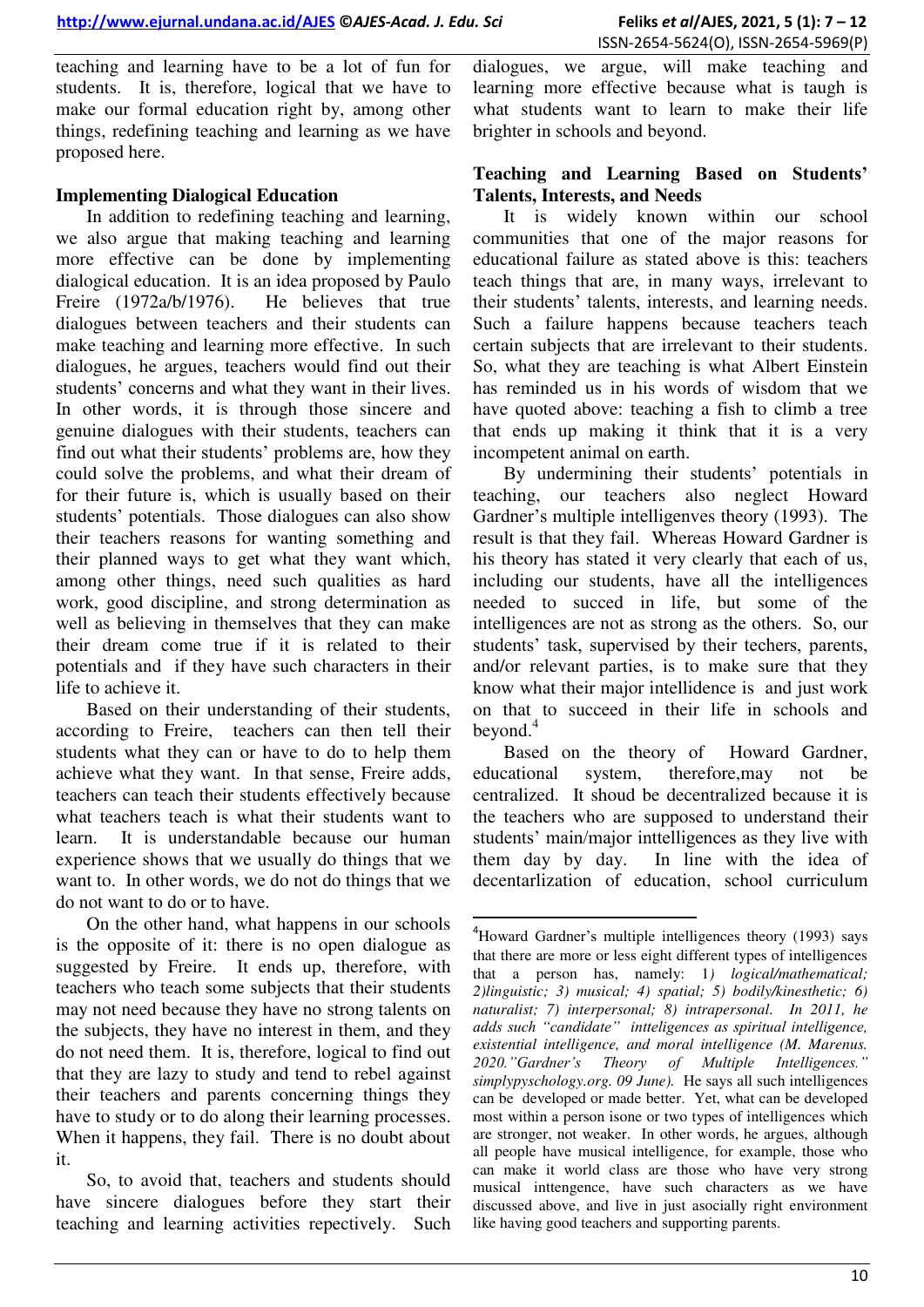should be designed by teachers based on their understanding of their students' talents/major intelliegences, interests, and needs.

It is sad to know, however, that nowadays our school system does not really work because, in many cases, teachers have no power to design their curricullum relevant to their students' needs, talents, and interests. The power to establish a curriculum is usually held by those decision makers who live far away from the students. It is, therefore, understandable why centralized education has failed and should be changed into a decentralized one to make it work for all (Tans, 2011; Tans *et al.,*2020).

## **Evaluating Students' Learning Results More Comprehensively**

One of the major problems in education that often makes it ineffective is cognition-based evaluation of students' final terms at levels of educations like primary and secondary schools. What has happened so far is that school evaluation focusses too much on students' cognitive aspects and it tends to ignore their psychomotoric and affective domains. In that context, students will pass certain level of education if they have passing scores, usually between 60 and 100 (out of 1-100 range), whereas those whose score is below 60 will fail, although they are very good at psychomotoric aspect and/or affective aspect.

On the other hand, those who have passing scoresin that cognition-based evaluationwill still be considered pass, although their psychomotoric aspect and/or affective aspect is(very) poor. This method of evaluation contributes to educational failure because it is simply not fair in evaluating our students as real human beings whose existence covers their cognition, skills, and affective factors. So, when our evaluation of our students disregard their skills and affective competences and totally focus on their cognitive aspects, it is, of course, not fair at all.

Human beings, we know, can rely on any aspect of their personality to survive in their lives. This means that those who are not that good t their cognitive aspects, for example, can still succeed if they are good at both psychomotoric and affective aspects. Even if they are not good at cognitive and psychomotoric aspects, they can still succeed if they are good at affective domain. In other words, there are many people arround us who succeed simply because they are good, that is, those who have courage to fight for the universal truth; people who are honest, fair, humble, helpful, patient and many other positive characters that can make life better not only for themselves, but also for everyone arround

them, and for their living environmen. This is to say that succeed can rely on good character alone (Tough, 2014).

So, if we want our education works well, evaluation should be comprehensive, that is, its focus should be on a student's cognition, psychomotor, and affection which is based on the theory of humanism in learning and teaching (see, for example, Endang Fauzati et al., 2011). In terms of our students' learning evaluation, this means that we will, of course, let our students with great cognitive, psychomotoric, and affective aspects pass right away through certain level of education. Yet, at the same time, we will also let those with poor cognition pass because of their excellence in psychomotoric and affective aspects. This is also the case for those who may not be good at cognitive and psychomotoric aspects, but we will let them pass simply because they have good characters. They are good students.

On the other hand, those who are good at cognitive and psychmotoric aspects may not pass if they are not good at affective domain. This is, of course, logical. What is the point of being a genius or being an excellent musician, for example, if his/her character is poor, that is, he/she involves in crimes. This is why it is argued that good character alone can help anybody succeed (see, for example, Tough, 2014; Weber, 2015).

## **CONCLUSION**

In conlussion, we should restate here that in order to be more effective, teaching and learning across ages, generations,and nations in general, during this Covid-19 pandemic periodand beyond in particular, can be made more effective by implementing the following concepts in our schools: 1. Definition of teaching be changed from transferring knowledge, skills, and values, to facilitating students' learning so that they can be more independent, better, and greater in terms of their cognitive, phsycomotoric, and affective aspects, socially and environmentally; 2. Likewise, definition of learning should also be changed from memorizing what teachers inform to a process of real changes within an individual, that is, to move from being depedent to being independent, from being poor to good to better to being the best; 3. Teaching and learning be based on dialogical education and on students' potentials, interest, and needs; and, 5. Evaluation be made more comprehensive, that is, it should focus students' whole existence as a human being who has such domains as cognition, skills, and affection.